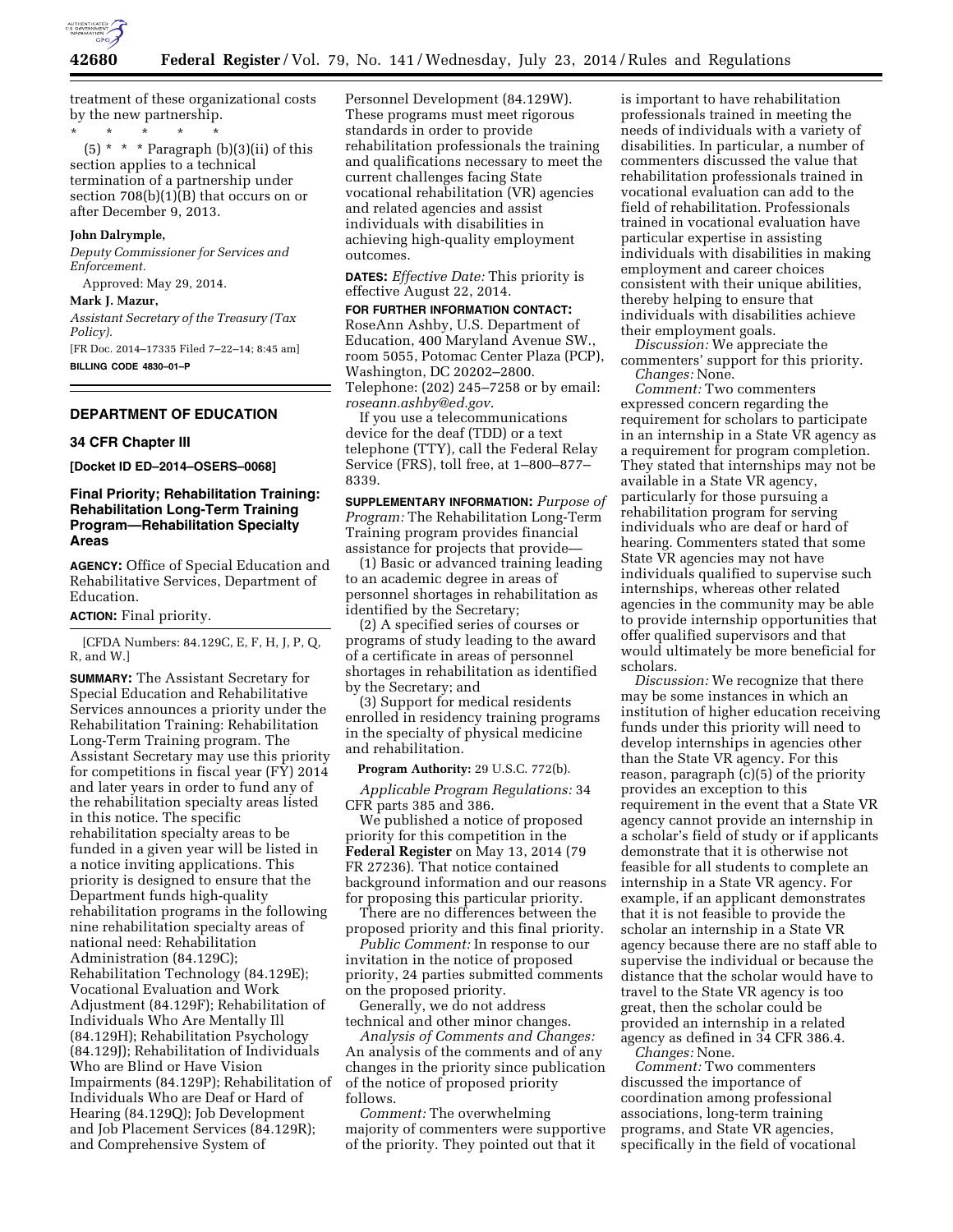evaluation. They indicated that collaboration would provide robust discussions, opportunities both for student training and for continuing education of professional evaluators, connections with associations that offer certifications, consultative support to long-term training programs and State VR agencies, and the identification of employment opportunities for rehabilitation professionals.

*Discussion:* We agree with these commenters regarding the importance of collaboration among professional associations, long-term training programs, and State VR agencies. Nothing in this priority would prevent an applicant from developing collaborations with professional associations. However, we do not believe that it is necessary to make this a requirement.

*Changes:* None.

*Comment:* One commenter expressed concern about use of the term ''rehabilitation specialty'' to describe the nine specific emphases in this priority. This commenter felt the term ''rehabilitation specialty'' when referring to professional areas of focus other than VR counseling demeans these professions.

*Discussion:* This priority describes training programs for a number of rehabilitation professionals. The use of the term ''rehabilitation specialty'' is simply a convenient and easily understood term to distinguish between the general VR counselor training programs the Department funds and the programs described in this priority that train professionals who work with certain disability populations or who have skills in specific aspects of rehabilitation.

*Changes:* None.

*Comment:* One commenter asked that the priority specifically mention individuals who are deaf-blind or latedeafened in the discussion of rehabilitation of individuals who are deaf or hard of hearing. The commenter emphasized that individuals who are deaf, hard of hearing, late-deafened, and deaf-blind are four discrete populations with differing cultural, psychosocial, communication, and technology needs.

*Discussion:* We recognize that the four populations of individuals with disabilities mentioned by the commenter have varying needs and that having coursework to train rehabilitation professionals to address these needs would be appropriate. The specialty area includes all four of these populations and nothing in this priority would prevent an applicant from proposing coursework that would

address the rehabilitation needs of all four populations.

*Changes:* None.

*Comment:* Several commenters discussed the need for individuals trained as vocational evaluators to learn how to assess the strengths of individuals who are deaf. They were concerned that individuals graduating with a degree in vocational evaluation often do not get the training they need to accurately perform these assessments. They encouraged coursework to address this need.

*Discussion:* We agree that assessing the vocational strengths and service needs of individuals who are deaf requires special training. Nothing in this priority would prevent an applicant from proposing vocational evaluation coursework to teach the skills needed to accurately assess the vocational strengths and service needs of individuals who are deaf. Such coursework would fit squarely within the training programs the priority is designed to support. We expect that the peer review process will reward applicants that address this issue.

*Changes:* None.

*Comment:* Several commenters suggested that, as tuition and other costs increase, grants funded under this priority should receive more funding. These commenters indicated that institutions of higher education may be discouraged from applying if grants are not funded at higher level.

*Discussion:* We recognize that higher education is becoming more expensive for students every year. As a result, scholarship support may be available to fewer students or cover a smaller proportion of their overall tuition and fees. However, we do not typically set out funding levels in our priorities. The Department retains the authority to increase maximum award sizes in future years under this program in a notice inviting applications, if we deem it appropriate.

*Changes:* None.

## **Final Priority**

# *Rehabilitation Specialty Areas*

The Assistant Secretary for Special Education and Rehabilitative Services announces a priority to fund programs leading to a master's degree or certificate in one of nine specialty areas: (1) Rehabilitation Administration; (2) Rehabilitation Technology; (3) Vocational Evaluation and Work Adjustment; (4) Rehabilitation of Individuals Who Are Mentally Ill; (5) Rehabilitation Psychology; (6) Specialized Personnel for Rehabilitation of Individuals Who Are Blind or Have

Vision Impairments; (7) Rehabilitation of Individuals Who Are Deaf or Hard of Hearing; (8) Job Development and Job Placement Services; and (9) Comprehensive System of Personnel Development. The goal of this priority is to increase the skills of scholars in these rehabilitation specialty areas so that, upon successful completion of their master's degree or certificate programs, they are prepared to effectively meet the needs and demands of consumers with disabilities.

Under this priority, applicants must: (a) Provide data on the current and projected employment needs and personnel shortages in the specialty area in State VR agencies and other related agencies as defined in 34 CFR 386.4 in their local area, region, and State, and describe how the proposed program will address those employment needs and personnel shortages.

(b) Describe how the proposed program will provide rehabilitation professionals with the skills and knowledge that will help ensure that the individuals with disabilities whom they serve can meet current demands and emerging trends in the labor market, including how:

(1) The curriculum provides a breadth of knowledge, experience, and rigor that will adequately prepare scholars to meet the employment needs and goals of VR consumers and aligns with evidencebased and competency-based practices in the rehabilitation specialty area;

(2) The curriculum prepares scholars to meet all applicable certification standards;

(3) The curriculum addresses new or emerging consumer needs or trends at the national, State, and regional levels in the rehabilitation specialty area;

(4) The curriculum teaches scholars to address the needs of individuals with disabilities who are from diverse cultural backgrounds;

(5) The curriculum trains scholars to assess the assistive technology needs of consumers, identify the most appropriate assistive technology services and devices for assisting consumers to obtain and retain employment, and train consumers to use such technology;

(6) The curriculum teaches scholars to work with employers effectively in today's economy, including by teaching strategies for developing relationships with employers in their State and local areas, identifying employer needs and skill demands, making initial employer contacts, presenting job-ready clients to potential employers, and conducting follow-up with employers; and

(7) The latest technology is incorporated into the methods of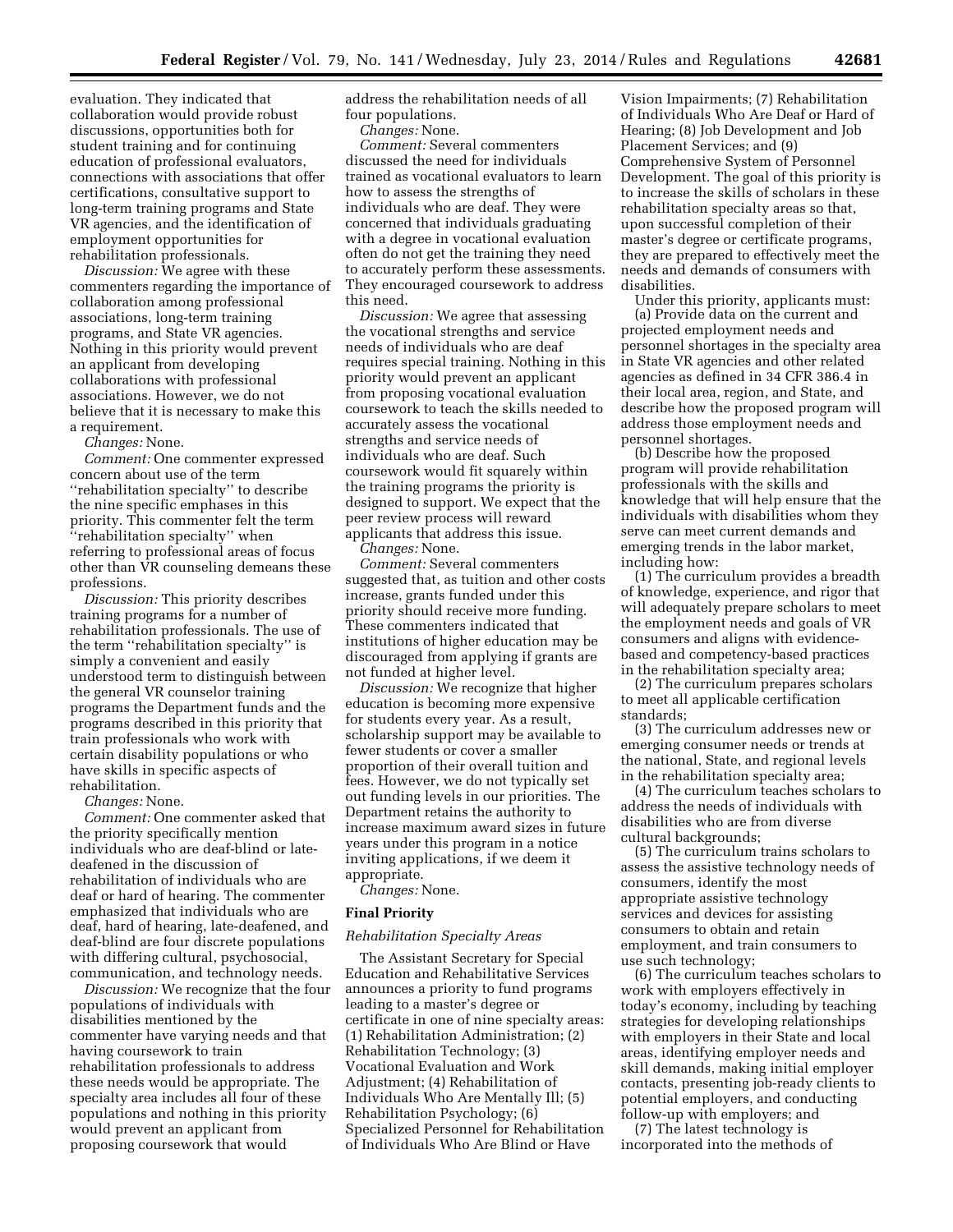instruction (e.g., the use of distance education to reach scholars who live far from the university and the use of technology to acquire labor market information).

(c) Describe their methods to:

(1) Recruit highly capable prospective scholars who have the potential to successfully complete the academic program, all required practicum and internship experiences, and the required service obligation;

(2) Educate potential scholars about the terms and conditions of the service obligation under 34 CFR 386.4, 386.34, and 386.40 through 386.43 so that they will be fully informed before accepting a scholarship;

(3) Maintain a system that ensures that scholars sign a payback agreement and an exit form when they exit the program, regardless of whether they drop out, are removed, or successfully complete the program;

(4) Provide academic support and counseling to scholars throughout the course of the academic program to ensure successful completion;

(5) Ensure that all scholars complete an internship in a State VR agency or a related agency as a requirement for completion of a program leading to a master's degree. The internship must be in a State VR agency unless the VR agency does not directly perform work related to the scholar's course of study or an applicant can provide sufficient justification that it is not feasible for all students receiving scholarships to complete an internship in a State VR agency. In such cases, the applicant may require scholars to complete an internship in a related agency, as defined in 34 CFR 386.4. Circumstances that would constitute sufficient justification may include, but are not limited to, a lack of capacity at the State VR agency to provide adequate supervision of scholars during their internship experience and the physical distance between scholars and the nearest office of the State VR agency (e.g., for scholars enrolled in distancelearning programs or at rural institutions). Applicants should include a written justification in the application or provide it to RSA for review and approval by the appropriate RSA Project Officer no later than 30 days prior to a scholar beginning an internship in a related agency. For applicants proposing a certificate program, the requirement for an internship in a State VR agency or a related agency is waived unless the certificate program has an internship requirement.

(6) Provide career counseling, including informing scholars of professional contacts and networks, job leads, and other necessary resources and information to support scholars in successfully obtaining and retaining qualifying employment;

(7) Maintain regular contact with scholars upon successful program completion to ensure that they have support during their search for qualifying employment as well as support during the initial months of their employment (e.g., by matching scholars with mentors in the field);

(8) Maintain regular communication with scholars after program exit to ensure that their contact information is current and that documentation of employment is accurate and meets the regulatory requirements for qualifying employment; and

(9) Maintain accurate information on, while safeguarding the privacy of, current and former scholars from the time they are enrolled in the program until they successfully meet their service obligation.

(d) Describe a plan for developing and maintaining partnerships with State VR agencies and community-based rehabilitation service providers that includes:

(1) Coordination between the grantee and the State VR agencies and community-based rehabilitation service providers that will promote qualifying employment opportunities for scholars and formalized on-boarding and induction experiences for new hires;

(2) Formal opportunities for scholars to obtain work experiences through internships, practicum agreements, job shadowing, and mentoring opportunities; and

(3) When applicable, a scholar internship assessment tool that is developed to ensure a consistent approach to the evaluation of scholars in a particular program. The tool should reflect the specific responsibilities of the scholar during the internship. The grantee and worksite supervisor are encouraged to work together as they see fit to develop the assessment tool. Supervisors at the internship site will complete the assessment detailing the scholar's strengths and areas for improvement that must be addressed and provide the results of the assessment to the grantee. The grantee should ensure that (i) scholars are provided with a copy of the assessment and all relevant rubrics prior to beginning their internship, (ii) supervisors have sufficient technical support to accurately complete the assessment, and (iii) scholars receive a copy of the results of the assessment within 90 days of the end of their internship.

(e) Describe how scholars will be evaluated throughout the entire program to ensure that they are proficient in meeting the needs and demands of today's consumers and employers, including the steps that will be taken to provide assistance to a scholar who is not meeting academic standards or who is performing poorly in a practicum or internship setting.

(f) Describe how the program will be evaluated. Such a description must include:

(1) How the program will determine its effect over a period of time on filling vacancies in the State VR agency with qualified rehabilitation professionals capable of providing quality services to consumers;

(2) How input from State VR agencies and community-based rehabilitation service providers will be included in the evaluation;

(3) How feedback from consumers of VR services and employers (including the assessments described in paragraph (d)(3)) will be included in the evaluation;

(4) How data from other sources, such as those from the Department on the State VR program, will be included in the evaluation; and

(5) How the data and results from the evaluation will be used to make necessary adjustments and improvements to the program.

### **Types of Priorities**

When inviting applications for a competition using one or more priorities, we designate the type of each priority as absolute, competitive preference, or invitational through a notice in the **Federal Register**. The effect of each type of priority follows:

*Absolute priority:* Under an absolute priority, we consider only applications that meet the priority (34 CFR 75.105(c)(3)).

*Competitive preference priority:*  Under a competitive preference priority, we give competitive preference to an application by (1) awarding additional points, depending on the extent to which the application meets the priority  $(34 \text{ CFR } 75.105(c)(2)(i))$ ; or  $(2)$  selecting an application that meets the priority over an application of comparable merit that does not meet the priority (34 CFR 75.105(c)(2)(ii)).

*Invitational priority:* Under an invitational priority, we are particularly interested in applications that meet the priority. However, we do not give an application that meets the priority a preference over other applications (34 CFR 75.105(c)(1)).

This notice does not preclude us from proposing additional priorities,